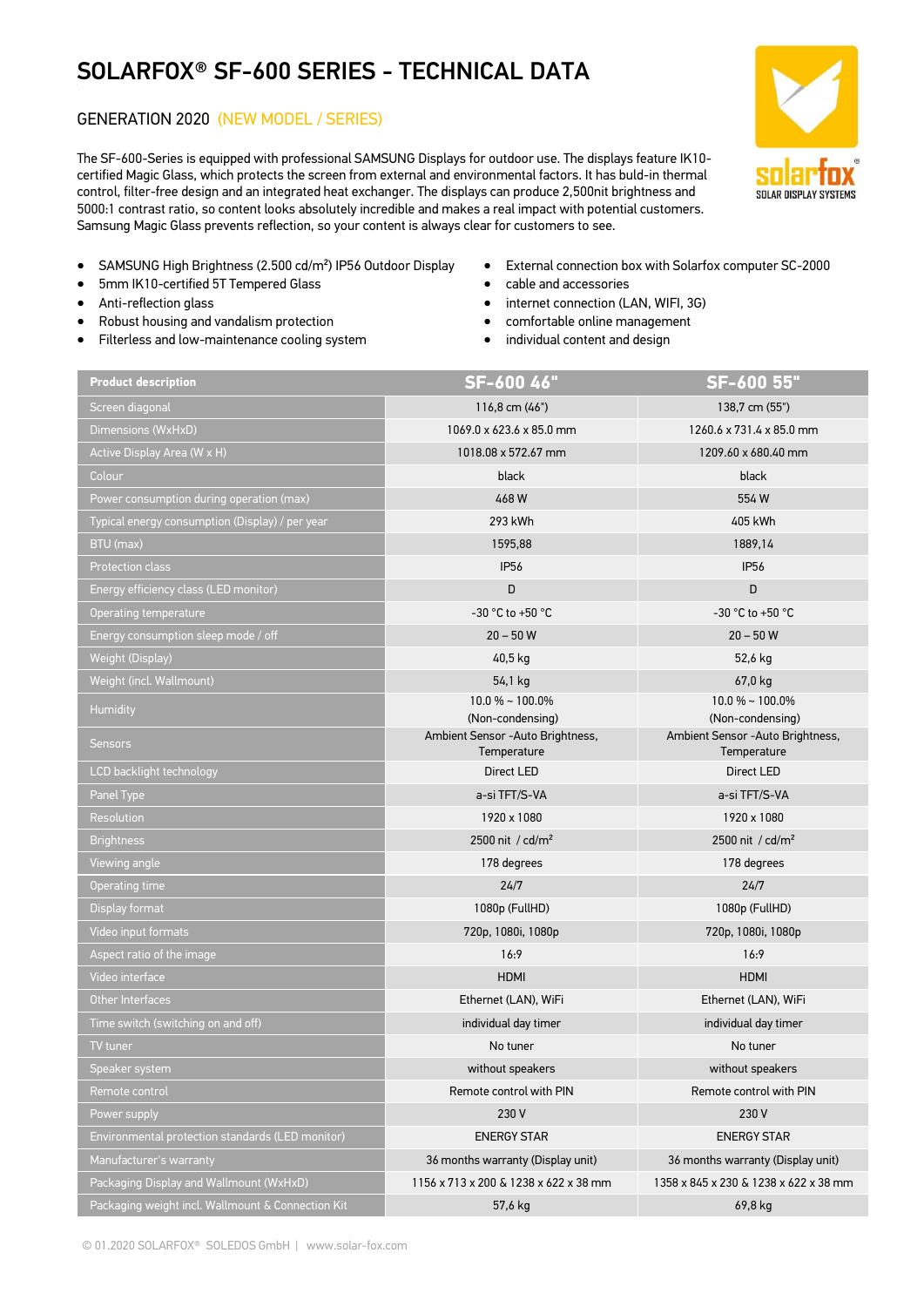## SOLARFOX® SF-600 SERIES



BACK (WITHOUT WALL MOUNT) SIDE